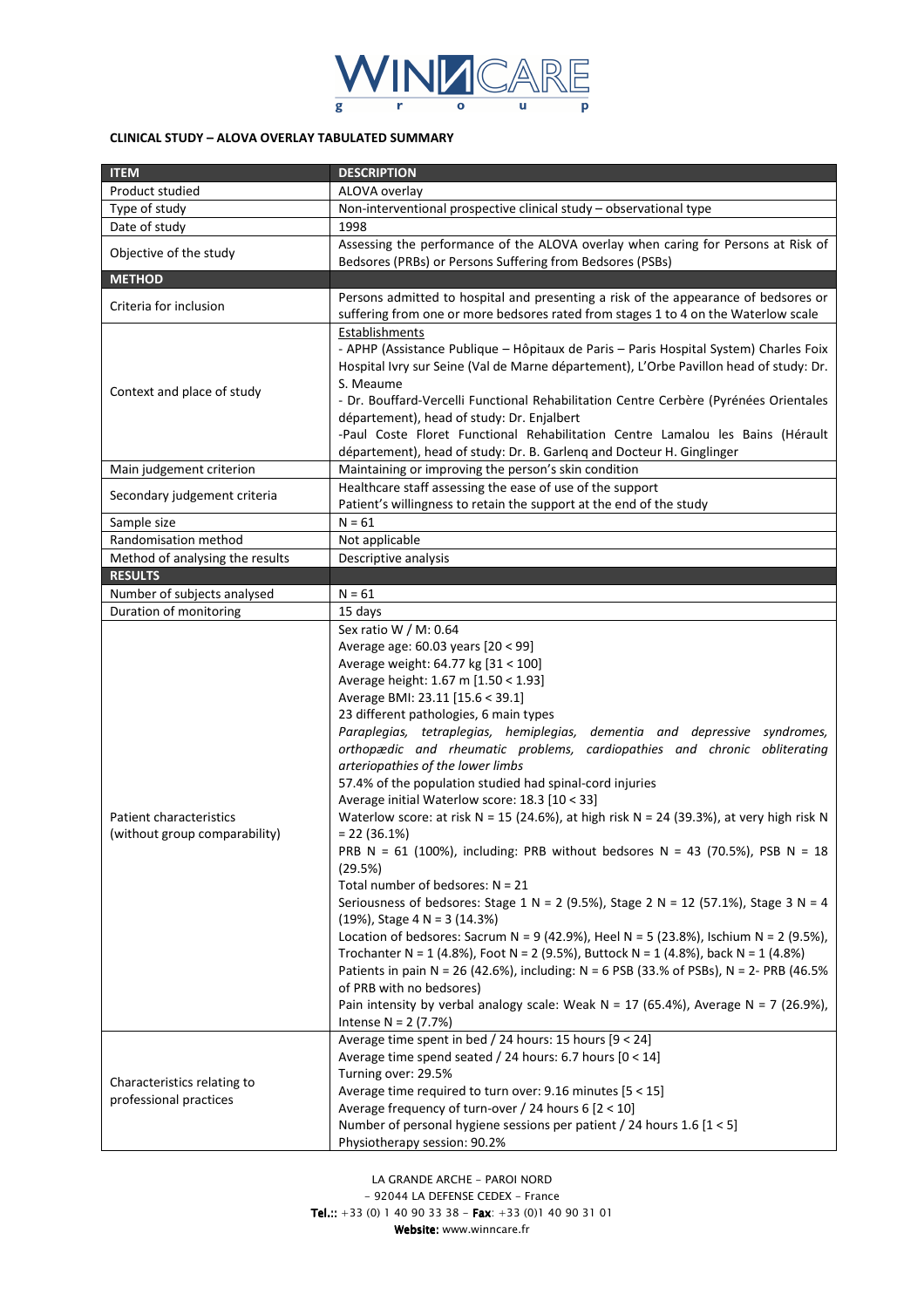

|                              | Average length of physiotherapy session per 24 hours: 85.45 minutes [15 < 90]                                                                                       |
|------------------------------|---------------------------------------------------------------------------------------------------------------------------------------------------------------------|
|                              | Average frequency of Physiotherapy sessions / 24 hours 2.27 [1 < 4]<br>Specific regimes: 34.4% (19% diabetic, 61.9% high-protein, 4.8% high-calorie, 4.8%           |
|                              | high-carbohydrate, 4.8% hepatic, 4.8% intra-jejunal feeding                                                                                                         |
|                              | Therapeutic protocol in case of bedsores: application of a hydrocolloid dressing                                                                                    |
|                              | 44.4%, tulle gras dressing 16.7%, iodoform wick dressing 5.6%, enzymatic detersion                                                                                  |
|                              | 16.7%, none 16.7%                                                                                                                                                   |
|                              | Care time for prevention and / or treatment: 57.4% less than 1 hour, 36.1% 1 hour to                                                                                |
|                              | 2 hours, 6.5% over 2 hours                                                                                                                                          |
|                              | 1 exit from the study, Number of subjects analysed by Day 15 $N = 60$<br>Waterlow score by Day 15: at risk $N = 14$ (23.3%), at high risk $N = 25$ (41.7%), at very |
|                              | high risk $N = 21$ (35)%                                                                                                                                            |
|                              | PRB N = 60 (100%), including: PRB with no bedsores N = 49 (81.7%), PSB N = 11                                                                                       |
|                              | (18.36%)                                                                                                                                                            |
|                              | Total number of bedsores: $N = 14$                                                                                                                                  |
|                              | Seriousness of bedsores: Stage 1 N = 0 (0%), Stage 2 N = 7 (50%), Stage 3 N = 3                                                                                     |
|                              | $(21.4\%)$ , Stage 4 N = 4 (28.6%)                                                                                                                                  |
|                              | Location of bedsores: Sacrum N = 7 (50%), Heel N = 3 (21.4%), Trochanter N = 1                                                                                      |
|                              | $(7.1\%)$ , Foot N = 2 (14.3%), back N = 1 (7.1%)<br>Patient pain N = 14 (23.3%), including N = 3 PRB (27.3% of PRBs), N = 11 PRB with no                           |
|                              | bedsores (22.4% of PRBs with no bedsores)                                                                                                                           |
|                              | Pain intensity by verbal analogy scale: Weak N = 8 (57.1%), Average N = 4 (28.6%),                                                                                  |
|                              | Intense $N = 2$ (14.3%)                                                                                                                                             |
|                              |                                                                                                                                                                     |
|                              | <b>Presentation of Results</b><br>Very good: improvement of a pre-existing bedsore                                                                                  |
|                              | Good: non-occurrence of bedsores, stability of a pre-existing bedsore                                                                                               |
|                              | Average: aggravation of a pre-existing bedsore                                                                                                                      |
|                              | Poor: occurrence of a bedsore                                                                                                                                       |
|                              | Overall results (total population)                                                                                                                                  |
|                              | Very good $N = 11$ (18%)                                                                                                                                            |
|                              | Good N = $46(75.4%)$                                                                                                                                                |
| Results inherent in the main | Average: $N = 1 (1.6%)$                                                                                                                                             |
| judgement criterion          | Poor: $N = 3$ (4.9%) including 1 exit from the study                                                                                                                |
|                              | Results by initial Waterlow score (total population)<br>Patients at risk: Very good or good $N = 14$ (93.3%), Poor $N = 1$ (6.7%)                                   |
|                              | Patients at high risk: Very good or Good N = 23 (95.8%), Average N = 1 (4.2%)                                                                                       |
|                              | Patients at very high risk: Very good or Good N = 20 (90.9%), Poor N = 2 (9.1%)                                                                                     |
|                              | Results for the population suffering from bedsores on Day 0                                                                                                         |
|                              | Very good $N = 11$ (61.1%)                                                                                                                                          |
|                              | Good N = $5(27.8%)$                                                                                                                                                 |
|                              | Average $N = 1$ (5.6%)<br>Poor $N = 1 (5.6%)$                                                                                                                       |
|                              | Results by presence or absence of initial pain                                                                                                                      |
|                              | Patients in pain: Very good 16%, Good 76.9%, Poor 4%                                                                                                                |
|                              | Patients not in pain: Very good 20%, Good 74.3%, Average 2.9%, Poor 2.9%                                                                                            |
|                              | Results by intensity of initial pain                                                                                                                                |
|                              | Weak Pain: Very good 70.5%, Good 23.5%, Poor 5.9% (2 exit from the study)                                                                                           |
|                              | Average Pain: Good 100%                                                                                                                                             |
|                              | Intense Pain: Good 50%, Poor 50%<br>Development of the state of pain in the population                                                                              |
|                              | Patients in initial pain: favourable development 57.7%, state maintained 38.5%, 1 exit                                                                              |
|                              | from the study                                                                                                                                                      |
|                              | Patients with no initial pain: state maintained 91.4%, unfavourable development 8.6%                                                                                |
|                              | Results by age                                                                                                                                                      |
|                              | [20-59 years]: 100% very goof or good                                                                                                                               |
|                              | [60-79 years]: 90% very good or good, 5% average, 5% poor<br>[80-99 years]: 88.2% very good or good, 11.8% poor                                                     |
|                              |                                                                                                                                                                     |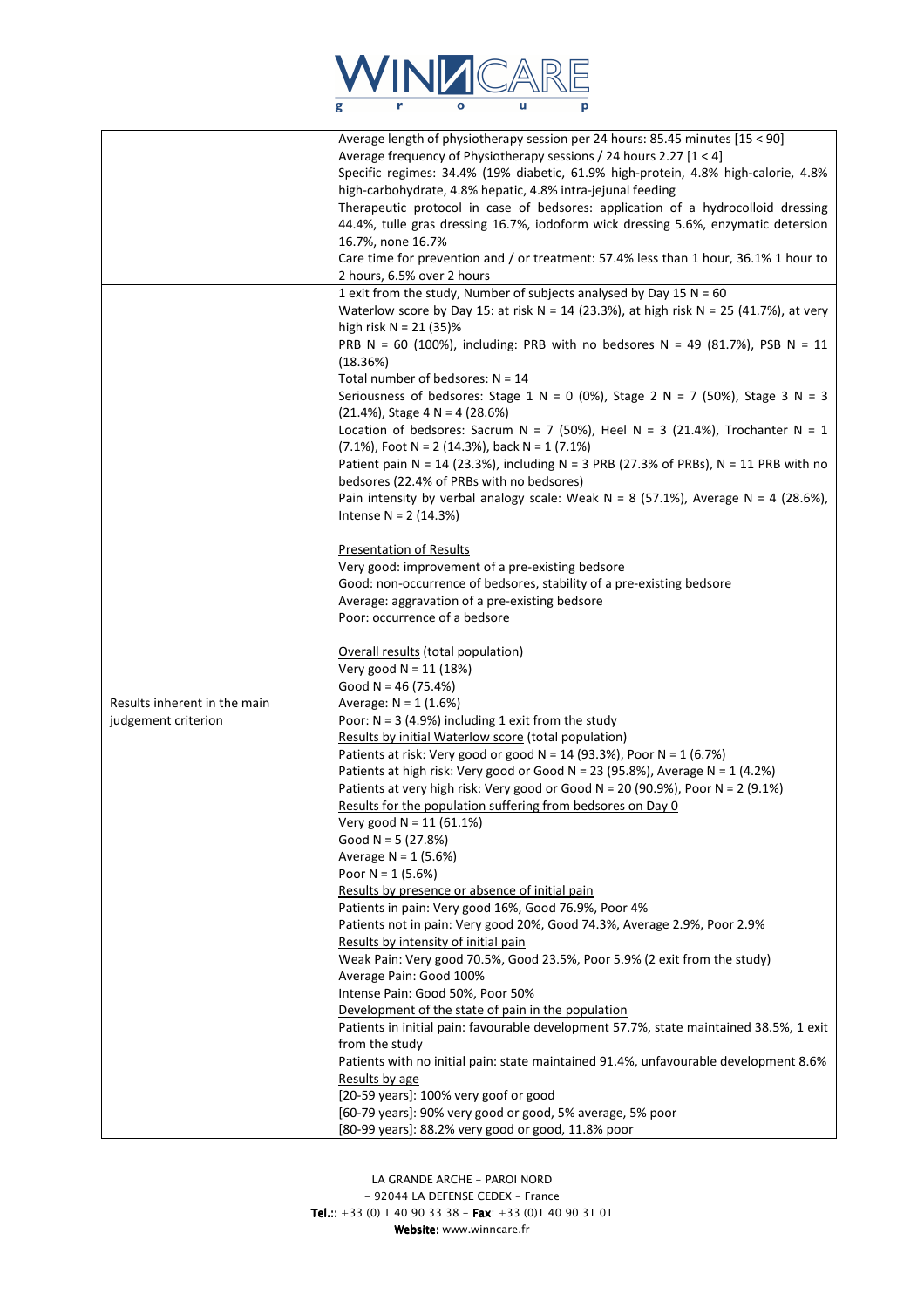

|                                   | Results by BMI                                                                      |
|-----------------------------------|-------------------------------------------------------------------------------------|
|                                   | BMI less than 21 (32.8%): 95% very good or good, 5% average                         |
|                                   | BMI of 21 to 27.5 (50.8%): 90.3% very good or good, 9.7% poor                       |
|                                   | BMI of 27.5 to 31.7 (14.8%): 100% good                                              |
|                                   | BMI above 31.7 (1.6%): 100% good                                                    |
|                                   | Results based on 6 main pathologies                                                 |
|                                   | Paraplegias (19.7%): 91.7% very good or good, 8.3% poor                             |
|                                   | Tetraplegias (9.8%) 100% very goof or good                                          |
|                                   | Hemiplegias (27.9%): 100% good                                                      |
|                                   | Dementia and depressive syndromes (13.1%): 100% very goof or good                   |
|                                   | Orthopædic and rheumatic pathologies (19.7%): 91.7% very good or good, 8.3% poor    |
|                                   | Cardiopathies, chronic obliterating arteriopathies (11.5%) 85.7% very good or good, |
|                                   | 14.3% poor                                                                          |
|                                   | Results based on time spent lying down                                              |
|                                   | Bed-ridden < 12 hours (19.7%): very good 8.4%, good 83.2%, poor 8.4%                |
|                                   | Bed-ridden [12-18 hours] (55.7%) very good 11.8%, good 85.3%, average 2.9%          |
|                                   | Bed-ridden [18-24 hours] (24.6%) very good 40%, good 46.7%, poor 13.3%              |
|                                   | Results by time spent seated                                                        |
|                                   | Seated [0-6 hours] (50.8%) very good 22.6%, good 67.7%, poor 9.7%                   |
|                                   | Seated [6-12 hours] (45.9%) very good 14.3%, good 82.1%, average 3.6%               |
|                                   | Seated > 12 hours (3.3%) good 100%                                                  |
|                                   | Results based on turning over                                                       |
|                                   | Regular (29.5%): very good 50%, good 38.9%, poor 11.1%                              |
|                                   | Not done (70.5%): very good 7%, good 88%, average 2.5%, poor 2.5%                   |
|                                   | Results by daily physiotherapy time                                                 |
|                                   | Less than or equal to 1 hour (56.4%): very good 25.8%, good 64.5%, poor 9.7%        |
|                                   | 1 to 2 hours (27.3%): very good 20%, good 80%                                       |
|                                   | More than 2 hours (16.3%): good 100%                                                |
|                                   | Results by diet                                                                     |
|                                   | Diabetic diet N = 4: very good N = 1, good N = 2, poor N = 1                        |
|                                   | High-protein diet N = 15: very good N = 4, good N = 10, average N = 1               |
|                                   | Hepatic diet $N = 1$ : good $N = 1$                                                 |
|                                   | Intra-jejunal feeding $N = 1$ : good $N = 1$                                        |
|                                   | Results by time spent daily in providing preventive care or treatment               |
|                                   | Less than 1 hour (57.4%) very good 14.3%, good 82.8%, poor 2.9%                     |
|                                   | 1 to 2 hours (36.1%): very good 18.5%, good 68%, average 4.5%, poor 9%              |
|                                   | More than 2 hours (6.5%): very good 50%, good 50%                                   |
|                                   | Assessment of the support by staff                                                  |
| Results inherent in the secondary | Ease of use: yes 90.2%                                                              |
| judgement criteria                | Assessment of the support by patients                                               |
|                                   | The patient wishes to keep the pillow: yes 88.5%, no response 4.9%, no 6.6%         |
|                                   | None                                                                                |
| Secondary effects                 | Bedsore prevention care was given at the same time.                                 |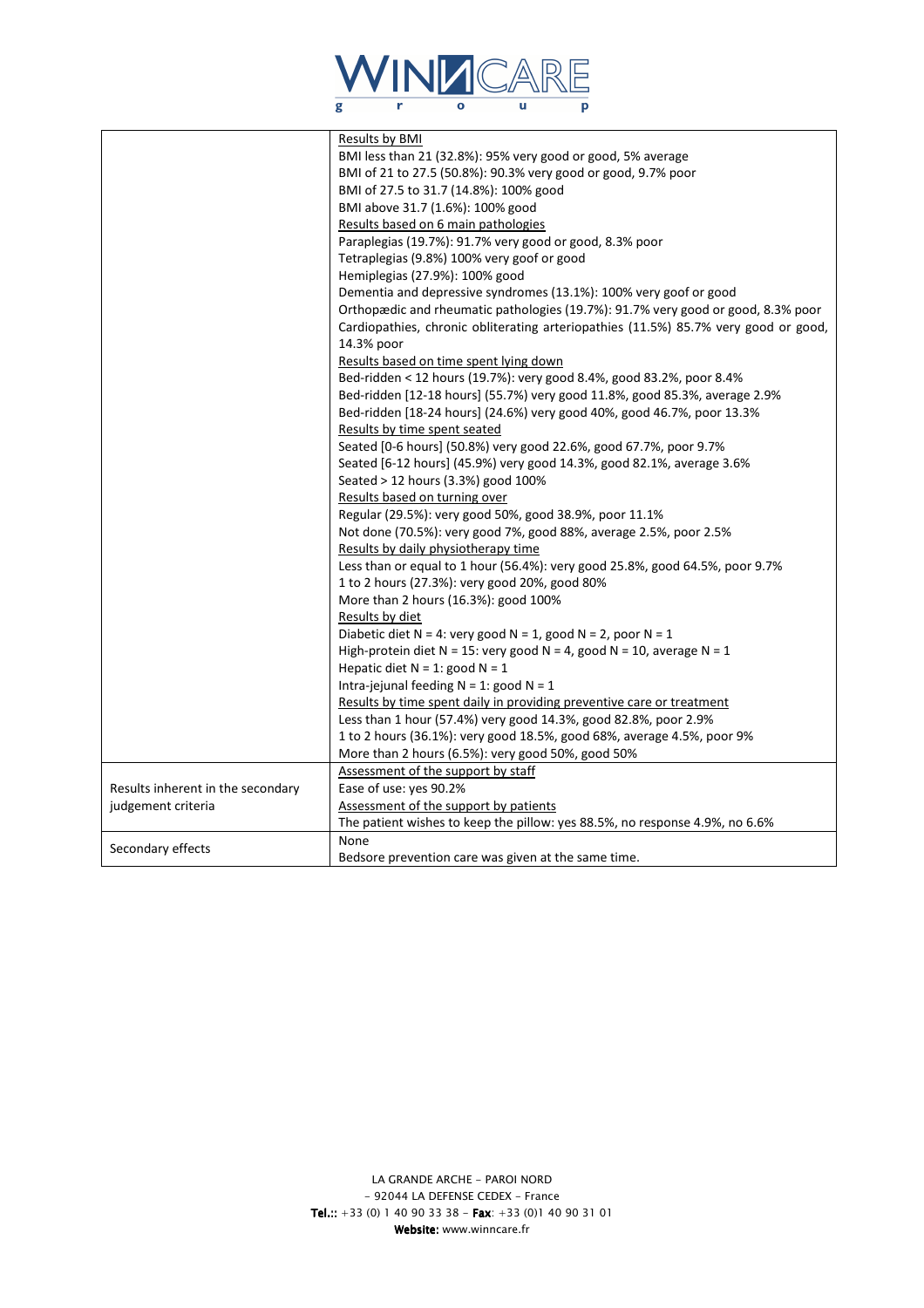

#### **ANALYSIS**

The role of age: 100% of average or poor results were obtained from subjects aged 60 or over, with no linear correlation with age. The use of the support with elderly subjects was not brought into question.

BMI: not preponderant in the determinism of the results. 100% of results were good in subjects considered obese. The support seemed to be a useful alternative in cases of excess weight.

Associated pathology: the support showed effectiveness comparable across the various categories, so it can be used with extremely varied pathologies

Waterlow score: no significant difference in result by level of bedsore. The ALOVA overlay is positioned amongst supports with good preventive effectiveness, well above standard foam supports.

The presence of pre-constituted bedsores: does not seem to be a contra-indication for the use of this type of support. The preventive effect on risk areas remains excellent, the curative effect on areas with lesions seems very good, with reduction or stabilisation of bedsores in 88.9% of cases, regardless of stage.

Pain: non-determining element, the very good or good results were significantly associated with favourable developments in respect of pain.

Time spent lying down and seated: not significantly determinant. The majority of poor results were concentrated in subjects who were bed-ridden for between 18 and 24 hours and / or seated for between 0 and 6 hours, illustrating the influence of lying down in the causation and aggravation of bedsores.

Turning over: no significant difference noted between subjects who were turned over and those who were not. The practice must be tailored to each case, based on the level of risk of the subject to whom care is provided.

Daily length of physiotherapy session: appears determinant, since 100% of subjects who receive it for more than 1 hour per day record very good or good results, whereas 100% of average or poor results come from patients who do not receive it or who receive it for less than 1 hour per day. That confirms the essential role of mobility in preventing bedsores.

Diet: an important criterion, 94.1% of very good or good results in patients with an enriched diet, in particular high in protein. The case of diabetes should be looked at separately. The high-carbohydrate diet is an integral part of treating the illness, but it cannot be used alone to protect the patient from the risk of bedsores.

Daily care time spent in preventing or treating bedsores: proportional to risk. Subjects receiving care time of more than 2 hours obtain good or very good results.

> *LA GRANDE ARCHE - PAROI NORD - 92044 LA DEFENSE CEDEX - France Tel.:: +33 (0) 1 40 90 33 38 - Fax Tel.:: Fax: +33 (0)1 40 90 31 01 Website: www.winncare.fr Website:*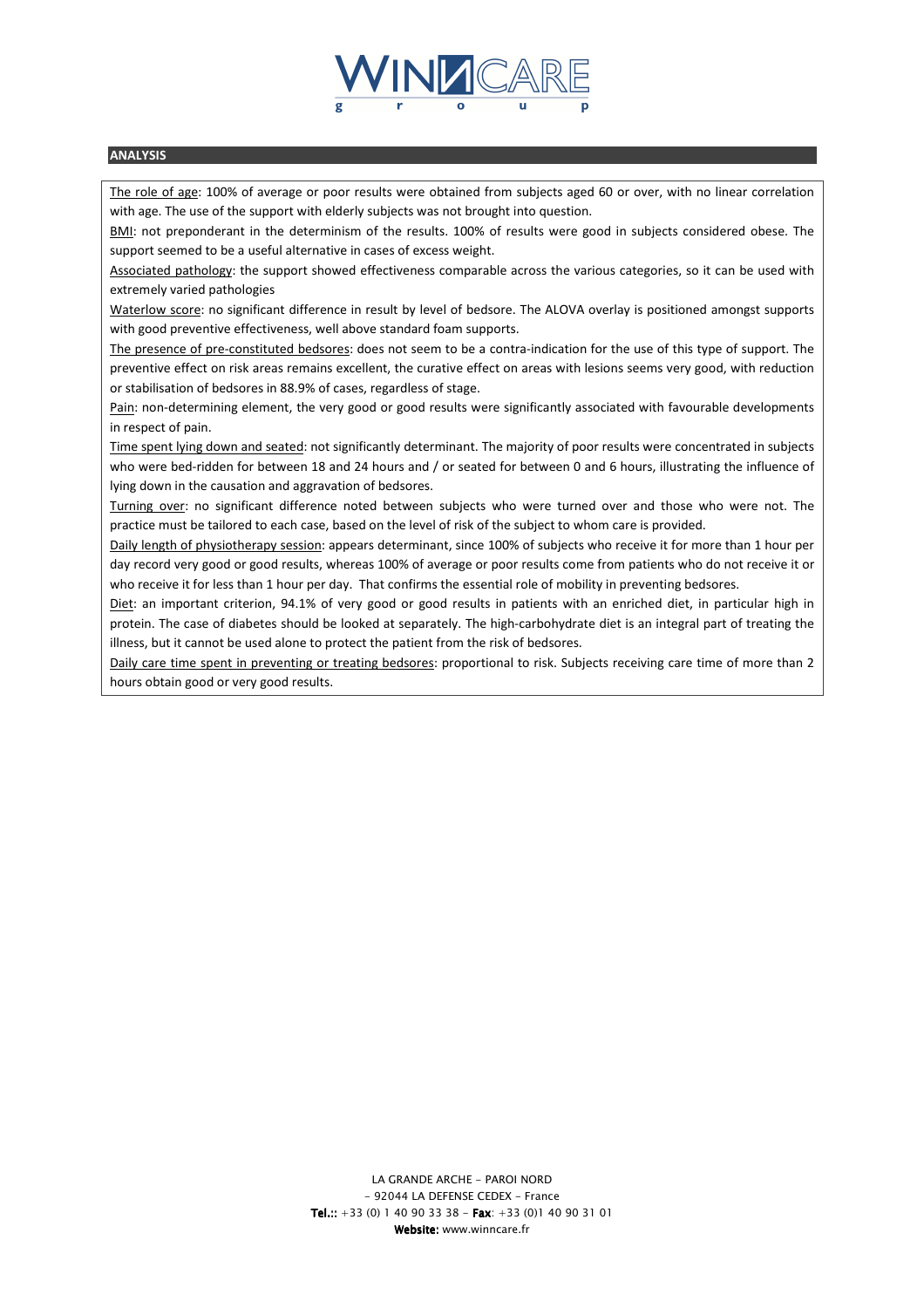

# **TABULATED RESULTS**

### **Population by Waterlow index**

|                              | Initial    | Final      |
|------------------------------|------------|------------|
|                              | assessment | assessment |
| Population at risk           | 15         | 14         |
| Population at high risk      | 24         | 25         |
| Population at very high risk | 22         | 21         |
| <b>Population Total</b>      | 61         | 60         |

### **Population by presence or risk of bedsores**

|                         | Initial<br>assessment | Final<br>assessment |
|-------------------------|-----------------------|---------------------|
| PRB with no bedsores    | 43                    | 49                  |
| <b>PSB</b>              | 18                    | 11                  |
| <b>Population Total</b> | 61                    | 60                  |

## **Results by seriousness of bedsores**

|                                 | Initial<br>assessment | Final<br>assessment | Increase |
|---------------------------------|-----------------------|---------------------|----------|
| Stage 1 / 2 bedsores            | 14                    |                     |          |
| Stage 3 / 4 bedsores            |                       |                     | -        |
| <b>Total number of bedsores</b> |                       | 14                  |          |

## **Results by location of bedsores**

|                                 | <b>Initial</b><br>assessment | Final<br>assessment | Increase |
|---------------------------------|------------------------------|---------------------|----------|
| Bedsores - sacrum               |                              |                     |          |
| Bedsores – heels                |                              |                     |          |
| Bedsores – ischia               |                              |                     |          |
| Bedsores - trochanter           |                              |                     |          |
| Bedsores – foot                 | 7                            |                     |          |
| Bedsores – buttock              |                              |                     |          |
| Bedsores – back                 |                              |                     |          |
| <b>Total number of bedsores</b> |                              |                     |          |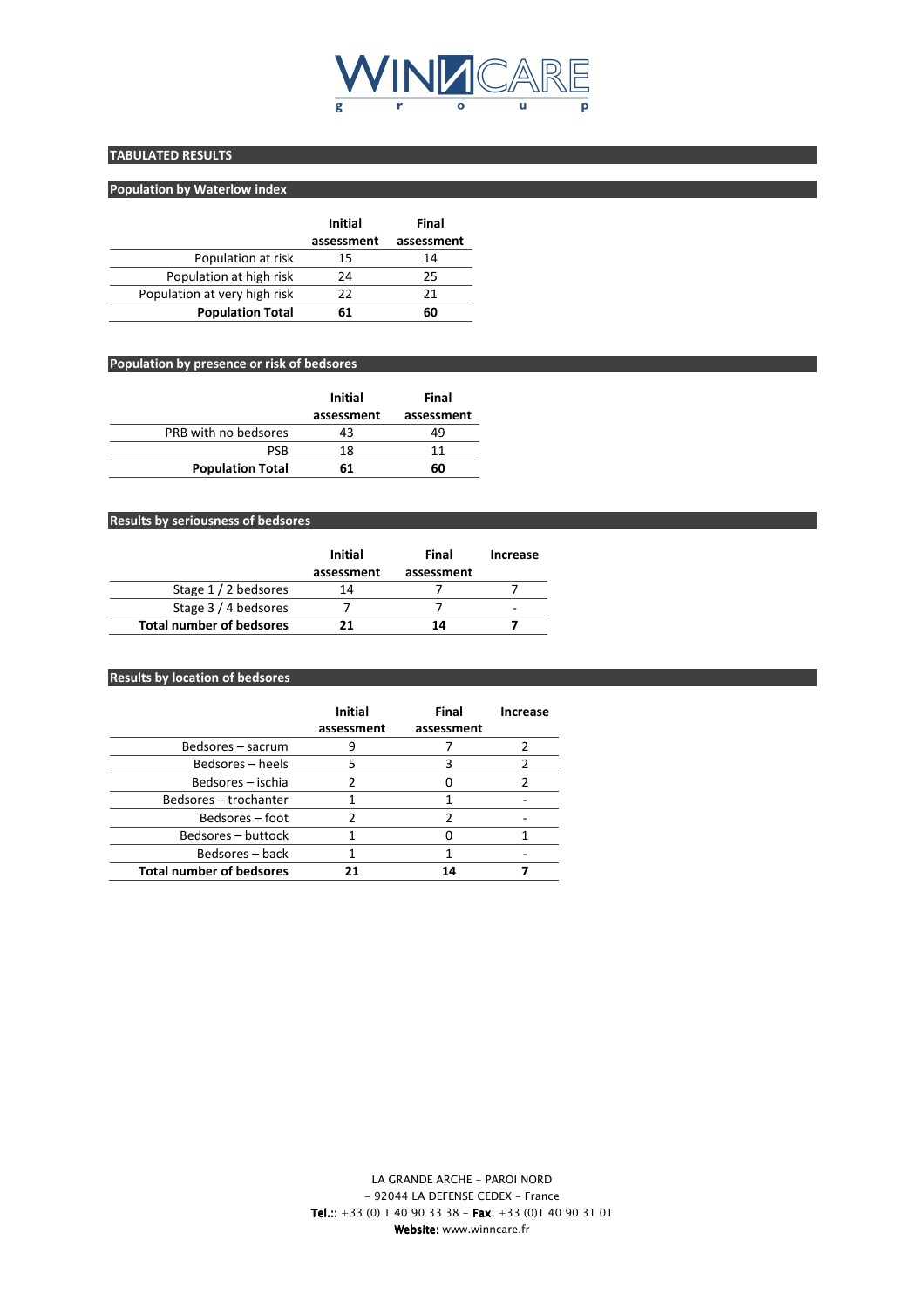

### **Selective results**

| <b>Results</b>          |                                                | Very good        | Good  | Average          | Poor        |
|-------------------------|------------------------------------------------|------------------|-------|------------------|-------------|
| Overall                 |                                                | 18%              | 75.4% | 1.6%             | 4.9%        |
|                         | PRB at risk                                    | 93.3%            |       | 0                | 6.7%        |
|                         | PRB at high risk                               | 95.8%            |       | 4.2%             | 0           |
| <b>Bedsores</b>         | PRB at high risk                               | 90.9%            |       | 0                | 9.1%        |
|                         | <b>PSB</b>                                     | 61.1%            | 27.8% | 5.6%             | 5.6%        |
|                         | Patient in pain                                | 16%              | 76.9% | 0                | 4%          |
|                         | Patient not in pain                            | 20%              | 74.3% | 2.9%             | 2.9%        |
| Pain                    | Weak pain                                      | 70.5%            | 23.5% | 5.9%             | 0           |
|                         | Average pain                                   | $\mathbf 0$      | 100%  | 0                | 0           |
|                         | Intense pain                                   | 0                | 50%   | 0                | 50%         |
|                         | Elderly patient [20-59]                        | 100%             |       | $\mathbf 0$      | $\mathbf 0$ |
| Age                     | Elderly patient [60-79]                        |                  | 90%   |                  | 5%          |
|                         | Elderly patient [80-99]                        | 88.2%            |       | 0                | 11.8%       |
|                         | Patient with BMI < 21                          | 95%              |       | 5%               | 0           |
|                         | Patient with BMI [21-27.5]                     | 90.3%            |       | 0                | 9.7%        |
| <b>BMI</b>              | Patient with BMI [27.5-31.7]                   | $\boldsymbol{0}$ | 100%  | 0                | 0           |
|                         | Patient with BMI > 31.7                        | $\mathbf 0$      | 100%  | 0                | 0           |
|                         | Paraplegia                                     | 91.7%            |       | 0                | 8.3%        |
|                         | Tetraplegia                                    | 100%             |       | 0                | 0           |
|                         | Hemiplegia                                     | 0                | 100%  | 0                | 0           |
| <b>Pathologies</b>      | Dementia and depressive syndromes              | 100%             |       | 0                | 0           |
|                         | Orthopædic, rheumatic                          | 91.7%            |       | 0                | 8.3%        |
|                         | Cardiopathy, chronic obliterating arteriopathy |                  | 85.7% |                  | 14.3%       |
|                         | Bed-ridden < 12 hours                          | 8.4%             | 83.2% | 0<br>$\mathbf 0$ | 8.4%        |
| Lying down              | Bed-ridden [12-18 hours]                       | 11.8%            | 85.3% | 2.9%             | 0           |
|                         | Bed-ridden [18-24 hours]                       | 40%              | 46.7% | 0                | 13.3%       |
|                         | Seated [0-6 hours]                             | 22.6%            | 67.7% | 0                | 9.7%        |
| <b>Sitting position</b> | Seated [6-12 hours]                            | 14.3%            | 82.1% | 3.6%             | 0           |
|                         | Seated > 12 hours                              | 0                | 100%  | 0                | 0           |
|                         |                                                | 50%              | 38.9% | $\mathbf 0$      | 11.1%       |
| <b>Turning over</b>     | Turning over regularly                         | 7%               | 88%   | 2.5%             | 2.5%        |
|                         | No turning over                                |                  |       | $\mathbf 0$      | 9.7%        |
|                         | Daily session $\leq$ 1 hour                    | 25.8%            | 64.5% | 0                |             |
| Physiotherapy           | Daily session [1 to 2 hours]                   | 20%              | 80%   |                  | 0           |
|                         | Daily session > 2 hours                        | 0                | 100%  | 0                | 0           |
|                         | Diabetic                                       | 25%              | 50%   | 0                | 25%         |
| <b>Diet</b>             | High-protein                                   | 27%              | 67%   | 7%               | 0           |
|                         | Hepatic                                        | 0                | 100%  | $\pmb{0}$        | 0           |
|                         | Intra-jejunal feeding                          | 0                | 100%  | 0                | 0           |
| Care time spent in      | Daily time < 1 hour                            | 14.3%            | 82.8% | 0                | 2.9%        |
| prevention and / or     | Daily time [1-2 hours]                         | 18.5%            | 68%   | 4.5%             | 9%          |
| treatment               | Daily time > 2 hours                           | 50%              | 50%   | $\pmb{0}$        | 0           |

*LA GRANDE ARCHE - PAROI NORD - 92044 LA DEFENSE CEDEX - France Tel.:: +33 (0) 1 40 90 33 38 - Fax Tel.:: Fax: +33 (0)1 40 90 31 01*  **Website:** www.winncare.fr